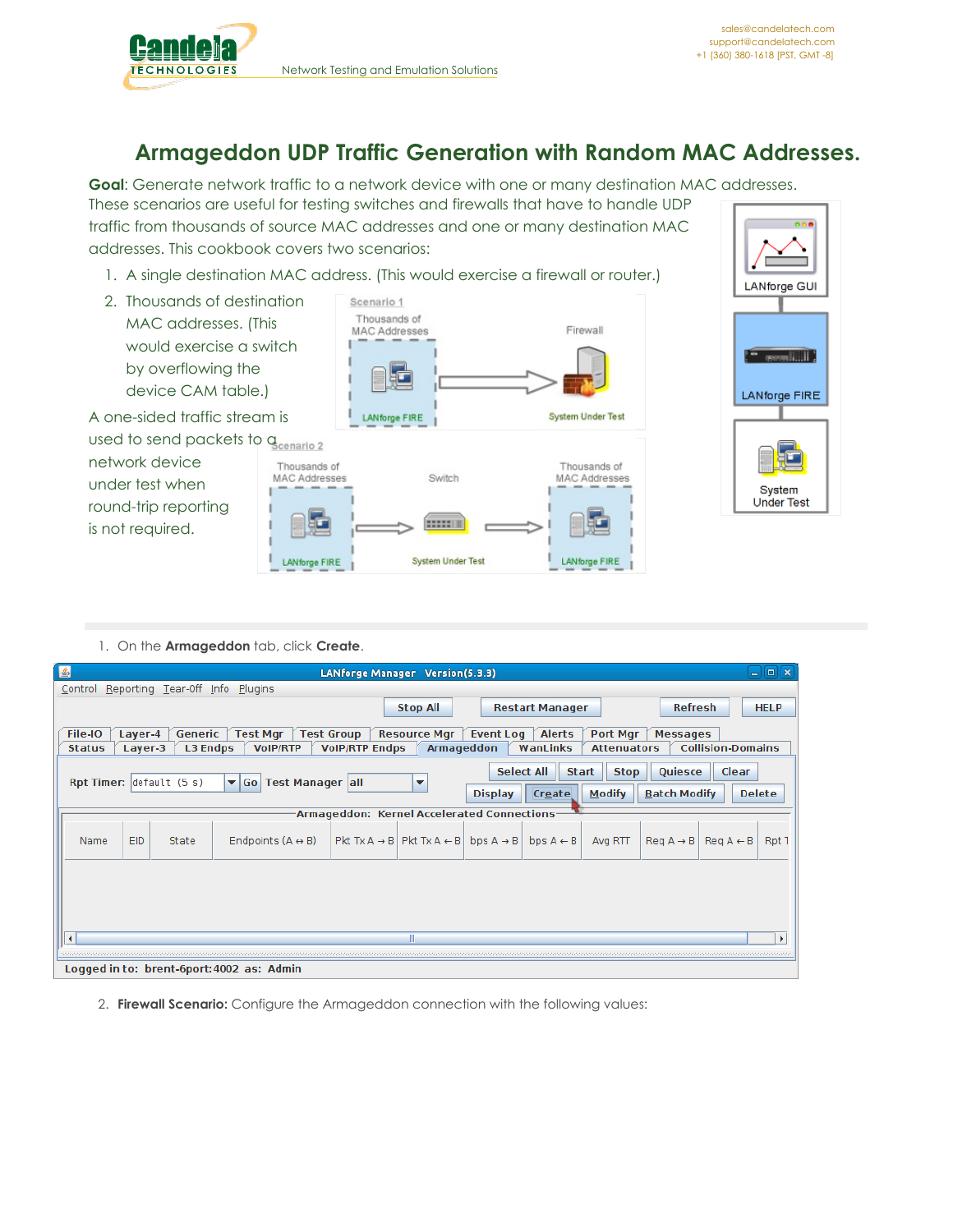| 国<br>$\Box$ [ $\Box$ [x]<br><b>Create/Modify Armageddon Endpoint</b>                  |                                                                                                                                         |                          |                    |                                                |                                    |                   |                   |  |
|---------------------------------------------------------------------------------------|-----------------------------------------------------------------------------------------------------------------------------------------|--------------------------|--------------------|------------------------------------------------|------------------------------------|-------------------|-------------------|--|
| <b>Cross Connect Information</b>                                                      |                                                                                                                                         |                          |                    |                                                |                                    |                   |                   |  |
| <b>CX Name:</b>                                                                       | CX Type: $\vert$ Armageddon UDP $\vert \mathbf{v} \vert$ Rpt Timer: $\vert$ slow<br>Test Manager default $tm$<br>(10 s)<br>macgen<br>▾▏ |                          |                    |                                                |                                    |                   |                   |  |
| Quiesce:                                                                              | 3(3 sec)                                                                                                                                | Relative-Timestamps<br>▼ |                    |                                                |                                    |                   |                   |  |
|                                                                                       |                                                                                                                                         |                          |                    |                                                |                                    |                   |                   |  |
|                                                                                       |                                                                                                                                         |                          |                    | <b>TX Endpoint (endpoint A)</b>                |                                    |                   |                   |  |
| <b>Endp Name:</b>                                                                     | macgen-A                                                                                                                                | Shelf:                   | ı                  | $\overline{\phantom{0}}$<br><b>Resource:</b>   | (brent-6port) $\blacktriangledown$ | Port:             | $2$ (eth1)<br>▼   |  |
| Pld Pattern                                                                           | Increasing                                                                                                                              | <b>Src MAC:</b>          | 00:01:00:00:00:00  |                                                | <b>Dest MAC:</b>                   | 00:0e:fa:12:bc:3a |                   |  |
| Min Src IP:                                                                           | 10.26.0.1                                                                                                                               | Max Src IP:              | 10.26.254.254      | Min Dst IP:                                    | 10.27.0.1                          | Max Dst IP:       | 10.27.254.254     |  |
| <b>Min Src Port:</b>                                                                  | 19                                                                                                                                      | Max Src Port: 9          |                    | Min Dst Port: 9                                |                                    | Max Dst Port: 9   |                   |  |
| Pps Tx:                                                                               | 80000<br>$\overline{\phantom{a}}$                                                                                                       | Min Pkt Size: 1514       |                    | Max Pkt Size: 1514<br>$\overline{\phantom{a}}$ | $\overline{\phantom{a}}$           | Multi-Pkt:        | 0<br>▼            |  |
| Pkts to Send: 0                                                                       |                                                                                                                                         | <b>Src MAC Cnt:</b>      | 65025              | Dst MAC Cnt: 1                                 |                                    | Quiesce:          | 3 (3 sec)         |  |
| Thread-ID:                                                                            | lo.                                                                                                                                     | <b>IP ToS:</b>           | Best Effort<br>(0) | ▼                                              |                                    | <b>Script</b>     | <b>Thresholds</b> |  |
| Use Router MAC                                                                        | Slow Start                                                                                                                              | □ UnManaged              | $\Box$ Checksum    | Clear-Port-On-Start                            |                                    |                   |                   |  |
|                                                                                       |                                                                                                                                         |                          |                    | <b>RX Endpoint (endpoint B)</b>                |                                    |                   |                   |  |
| <b>Endp Name:</b>                                                                     | macgen-B                                                                                                                                | Shelf:                   |                    | Resource:<br>÷                                 | Iо<br>÷                            | Port:             | 0                 |  |
|                                                                                       |                                                                                                                                         |                          |                    |                                                |                                    |                   |                   |  |
| <b>Pld Pattern</b>                                                                    | Increasing<br>$\overline{\phantom{a}}$                                                                                                  | <b>Src MAC:</b>          | DEFAULT            |                                                | <b>Dest MAC:</b>                   | <b>DEFAULT</b>    |                   |  |
| Min Src IP:                                                                           | DEFAULT                                                                                                                                 | Max Src IP:              | DEFAULT            | Min Dst IP:                                    | DEFAULT                            | Max Dst IP:       | DEFAULT           |  |
| Min Src Port:                                                                         | 19                                                                                                                                      | Max Src Port: 9          |                    | Min Dst Port: 9                                |                                    | Max Dst Port: 9   |                   |  |
| Pps Tx:                                                                               | $\overline{\phantom{a}}$                                                                                                                | Min Pkt Size: 128        |                    | Max Pkt Size: 128                              | $\overline{\phantom{0}}$           | Multi-Pkt:        | l0.               |  |
| Pkts to Send: 0                                                                       |                                                                                                                                         | <b>Src MAC Cnt:</b>      |                    | Dst MAC Cnt: 0                                 |                                    | Quiesce:          | 3 (3 sec)         |  |
| Thread-ID:                                                                            | 0                                                                                                                                       | IP ToS:                  | Best Effort<br>(0) |                                                |                                    | <b>Script</b>     | <b>Thresholds</b> |  |
| Slow Start MUnManaged<br>$\Box$ Checksum<br>□ Clear-Port-On-Start<br>V Use Router MAC |                                                                                                                                         |                          |                    |                                                |                                    |                   |                   |  |
| <b>Refresh</b><br><b>Display</b><br><b>Apply</b><br>0K.<br>Cancel                     |                                                                                                                                         |                          |                    |                                                |                                    |                   |                   |  |
|                                                                                       |                                                                                                                                         |                          |                    |                                                |                                    |                   |                   |  |

A. In the TX Endpoint (green box):

A. The connection name for this example is macgen.

- B. Src MAC: 00:01:00:00:00:00. This is the starting point for emulated remote MAC addresses.
- C. Dest MAC: 00:0e:fa:12:bc:3a. Use the destination MAC address of your system under test.
- D. Min Src IP: 10.26.0.1.
- E. Max Src IP: 10.26.254.254. This emulates about 65,000 remote hosts.
- F. Min Dst IP: 10.27.0.1.
- G. Max Dst IP: 10.27.254.254. This emulates about 65,000 destination addresses.
- H. Pps Tx: 80,000. This is a 1Gbps packet rate.
- I. Min Pkt Size: 1514.
- J. Max Pkt Size: 1514.
- K. Src MAC Cnt: 65,025. This emulates 65,025 remote devices.
- L. Dst MAC Cnt: 1.
- M. **Deselect** Use Router MAC.
- B. In the RX Endpoint (blue box):
	- A. **Select** UnManaged. This allows us to fire and forget the packets.
- C. Click **OK** to commit the configuration.
- 3. **Switch Scenario:** Configure the Armageddon connection with the following values: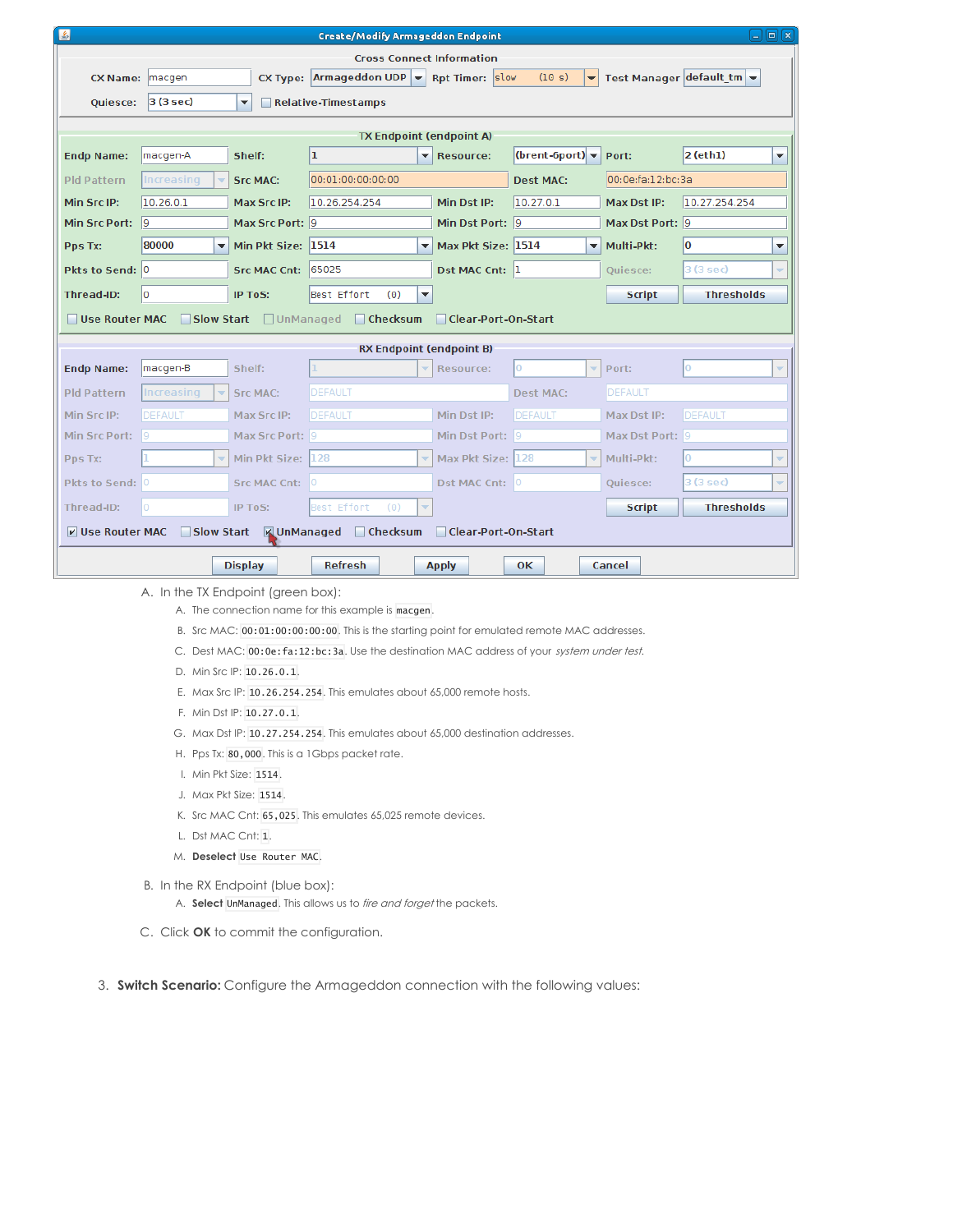| 国<br>日间区<br><b>Create/Modify Armageddon Endpoint</b>                                |                                                                  |                     |                                                                                                 |                                                |                                    |                           |                                |  |  |
|-------------------------------------------------------------------------------------|------------------------------------------------------------------|---------------------|-------------------------------------------------------------------------------------------------|------------------------------------------------|------------------------------------|---------------------------|--------------------------------|--|--|
| <b>Cross Connect Information</b>                                                    |                                                                  |                     |                                                                                                 |                                                |                                    |                           |                                |  |  |
| <b>CX Name:</b>                                                                     | macgen                                                           |                     | CX Type: $\vert$ Armageddon UDP $\vert \mathbf{v} \vert$ Rpt Timer: $\vert$ slow<br>(10 s)<br>▾ |                                                |                                    | Test Manager default $tm$ |                                |  |  |
| Quiesce:                                                                            | $ 3(3 \text{ sec}) $                                             | ▼                   | Relative-Timestamps                                                                             |                                                |                                    |                           |                                |  |  |
|                                                                                     |                                                                  |                     |                                                                                                 |                                                |                                    |                           |                                |  |  |
|                                                                                     |                                                                  |                     |                                                                                                 | <b>TX Endpoint (endpoint A)</b>                |                                    |                           |                                |  |  |
| <b>Endp Name:</b>                                                                   | macgen-A                                                         | Shelf:              | ı                                                                                               | ۰<br><b>Resource:</b>                          | (brent-6port) $\blacktriangledown$ | Port:                     | $2$ (eth1)<br>٠                |  |  |
| <b>Pld Pattern</b>                                                                  | Increasing                                                       | <b>Src MAC:</b>     | 00:01:00:00:00:00                                                                               |                                                | <b>Dest MAC:</b>                   | 00:02:00:00:00:00         |                                |  |  |
| Min Src IP:                                                                         | 10.26.0.1                                                        | Max Src IP:         | Min Dst IP:<br>10.26.254.254                                                                    |                                                | 10.27.0.1                          | Max Dst IP:               | 10.27.254.254                  |  |  |
| <b>Min Src Port:</b>                                                                | 19                                                               | Max Src Port: 9     |                                                                                                 | Min Dst Port: 9                                |                                    | Max Dst Port: 9           |                                |  |  |
| Pps Tx:                                                                             | 80000<br>$\overline{\phantom{a}}$                                | Min Pkt Size:       | 1514                                                                                            | Max Pkt Size: 1514<br>$\overline{\phantom{a}}$ | $\overline{\phantom{a}}$           | Multi-Pkt:                | lo<br>٠                        |  |  |
| Pkts to Send: 0                                                                     |                                                                  | <b>Src MAC Cnt:</b> | 65025                                                                                           | Dst MAC Cnt: 65025                             |                                    | Ouiesce:                  | 3(3 sec)<br>÷                  |  |  |
| Thread-ID:                                                                          | lo                                                               | IP ToS:             | Best Effort<br>(0)                                                                              | $\overline{\phantom{a}}$                       |                                    | <b>Script</b>             | <b>Thresholds</b>              |  |  |
| Use Router MAC                                                                      | Slow Start                                                       | □ UnManaged         | $\Box$ Checksum                                                                                 | Clear-Port-On-Start                            |                                    |                           |                                |  |  |
|                                                                                     |                                                                  |                     |                                                                                                 |                                                |                                    |                           |                                |  |  |
|                                                                                     |                                                                  |                     |                                                                                                 | <b>RX Endpoint (endpoint B)</b>                |                                    |                           |                                |  |  |
| <b>Endp Name:</b>                                                                   | macgen-B                                                         | Shelf:              |                                                                                                 | ÷<br>Resource:                                 | Iо<br>÷                            | Port:                     | lо<br>$\overline{\phantom{a}}$ |  |  |
| <b>Pld Pattern</b>                                                                  | Increasing                                                       | <b>Src MAC:</b>     | DEFAULT                                                                                         |                                                | <b>Dest MAC:</b>                   | DEFAULT                   |                                |  |  |
| Min Src IP:                                                                         | DEFAULT                                                          | Max Src IP:         | DEFAULT                                                                                         | Min Dst IP:                                    | DEFAULT                            | Max Dst IP:               | DEFAULT                        |  |  |
| Min Src Port: 9                                                                     |                                                                  | Max Src Port: 9     |                                                                                                 | Min Dst Port: 9                                |                                    | Max Dst Port: 9           |                                |  |  |
| Pps Tx:                                                                             | $\overline{\phantom{a}}$                                         | Min Pkt Size:       | 128                                                                                             | Max Pkt Size: 128<br>÷                         | ÷                                  | Multi-Pkt:                | Iо<br>÷                        |  |  |
| Pkts to Send: 0                                                                     |                                                                  | <b>Src MAC Cnt:</b> | l0.                                                                                             | Dst MAC Cnt: 0                                 |                                    | Quiesce:                  | 3(3 sec)<br>÷                  |  |  |
| Thread-ID:                                                                          | O                                                                | IP ToS:             | Best Effort<br>(0)                                                                              |                                                |                                    | <b>Script</b>             | <b>Thresholds</b>              |  |  |
| Slow Start MUnManaged<br>$\Box$ Checksum<br>V Use Router MAC<br>Clear-Port-On-Start |                                                                  |                     |                                                                                                 |                                                |                                    |                           |                                |  |  |
|                                                                                     |                                                                  |                     |                                                                                                 |                                                |                                    |                           |                                |  |  |
|                                                                                     | <b>Refresh</b><br><b>Display</b><br>OK<br>Cancel<br><b>Apply</b> |                     |                                                                                                 |                                                |                                    |                           |                                |  |  |

A. In the TX Endpoint (green box):

A. The connection name for this example is macgen.

- B. Src MAC: 00:01:00:00:00:00. This is the starting point for emulated source MAC addresses.
- C. Dest MAC: 00:02:00:00:00:00. This is the starting point for emulated destination MAC addresses. This address is 4.2 billion addresses after the starting source MAC address.
- D. Min Src IP: 10.26.0.1.
- E. Max Src IP: 10.26.254.254. This emulates about 65,000 remote hosts.
- F. Min Dst IP: 10.27.0.1.
- G. Max Dst IP: 10.27.254.254. This emulates about 65,000 destination addresses.
- H. Pps Tx: 80,000. This is a 1Gbps packet rate.
- I. Min Pkt Size: 1514.
- J. Max Pkt Size: 1514.
- K. Src MAC Cnt: 65,025. This emulates 65,025 source devices.
- L. Dst MAC Cnt: 65,025. This emulates 65,025 destination devices.
- M. **Deselect** Use Router MAC.
- B. In the RX Endpoint (blue box):

A. **Select** UnManaged. This allows us to fire and forget the packets.

- C. Click **OK** to commit the configuration.
- 4. Start traffic generation: